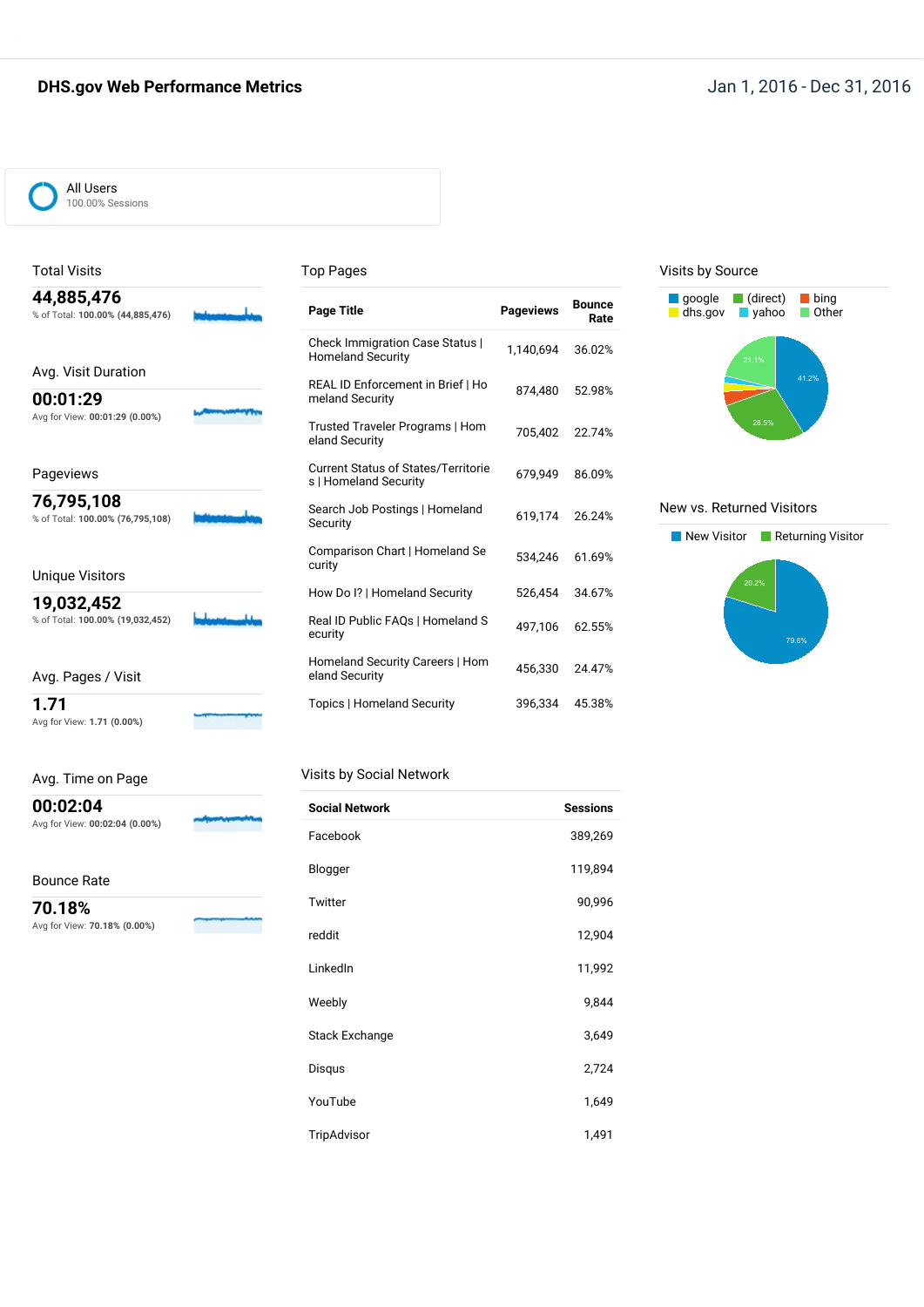

### Visits to DHS.gov

**44,885,476** % of Total: **100.00% (44,885,476)**

Total Internal Searches

**1,295,416** % of Total: **100.00% (1,295,416)**

Total External Searches (Google)

**7,819,135** % of Total: **17.42% (44,885,476)**

| <b>Search Term</b> | <b>Total Unique</b><br><b>Searches</b> |
|--------------------|----------------------------------------|
| single father      | 138,262                                |
| careers            | 8,579                                  |
| esta               | 6,933                                  |
| jobs               | 6,004                                  |
| active shooter     | 5,881                                  |
| forms              | 5,673                                  |
| global entry       | 5,272                                  |
| case status        | 5,022                                  |
| real id            | 3,565                                  |
| passport           | 3,410                                  |
|                    |                                        |

Top Internal Searches by Search Term

#### New vs. Returned Visitors



Avg. Visits per Visitor



### Top External Searches (Google - as reported)

| Keyword                 | <b>Sessions</b> |
|-------------------------|-----------------|
| uscis case status       | 15,742          |
| us passport             | 11,936          |
| passport application    | 8,803           |
| passport                | 7,991           |
| us passport application | 7,925           |
| homeland security jobs  | 7,847           |
| child sex video         | 3,987           |
| children sex video      | 3,924           |
| children sex videos     | 3,189           |
| cyber security          | 2,665           |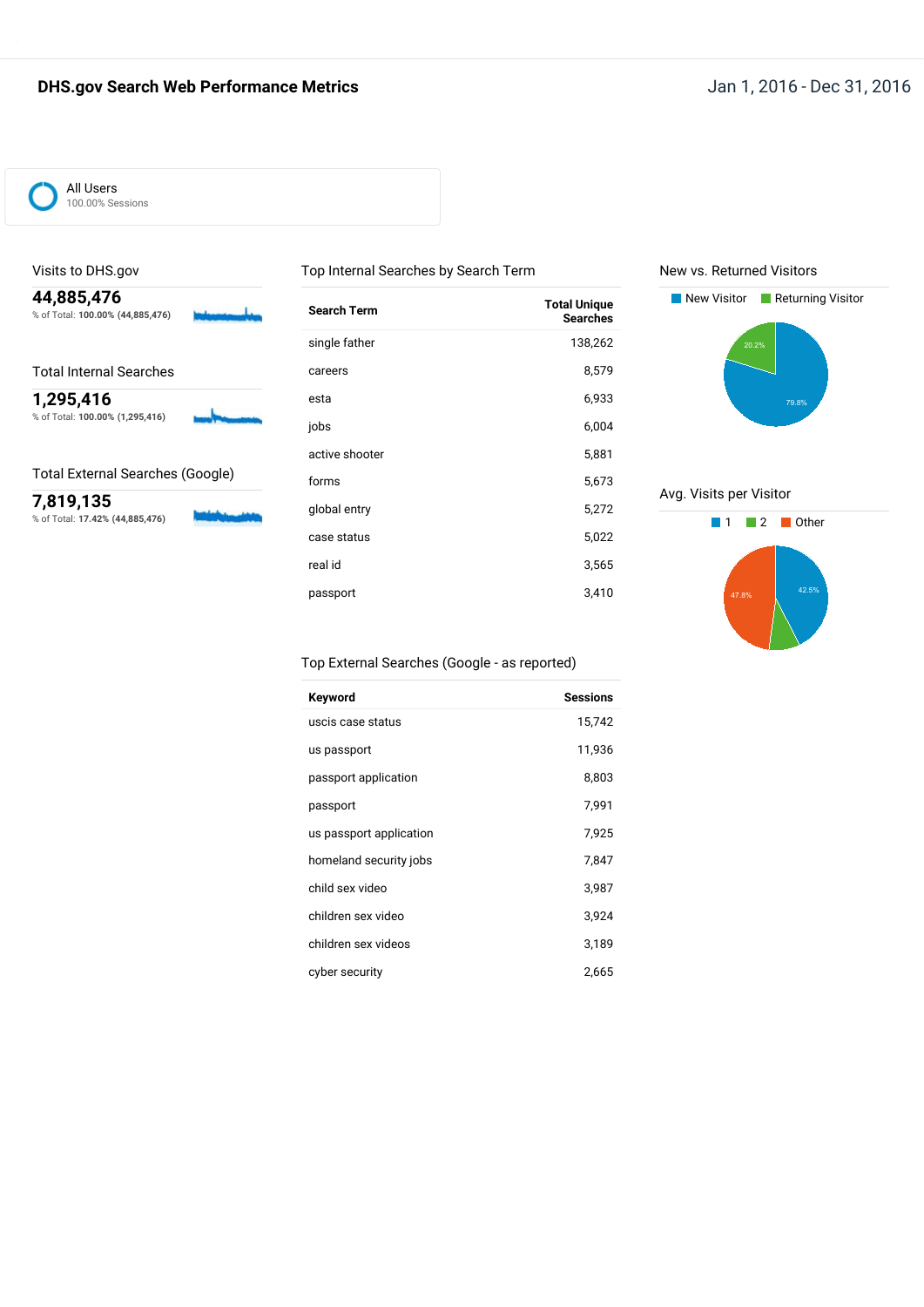Time Period: 1 /1/2016 –12/31/2016

# **Voice of the Customers**

#### **Feedback:**

- The major customer issuesto improve on the DHS.gov site include making content easier to find, label pages and navigation to help customers find relevant content quickly and easily.
- Other items to improve on the DHS.gov site include simplifying links and navigation choices, making navigation more intuitive, and remediating broken links.

Complete list available upon request

\*Source:surveymonkey.com

#### **Final Recommendations:**

We continue to review and work on recommendations from DHS.gov metrics reports. The DHS.gov Web Team documents and analyzesthe success of improvementsthrough metricsin addition to emerging technologies, recommendationsandactions.

#### **Recommendations:**

• **DifficultyFindingContent, Feeling Lost and Mislabeled Links:** The DHS.gov Web Team continues to implement more left navigation throughout site and restructure content and hyperlinks to promote a more productive, user-friendly experience.

#### **Actions Taken:**

- In an effort to address long-standing customer concerns and issues with DHS.gov, we launched a redesigned DHS.gov at the beginning of June 2016. Some of the specific differences you'll see are:
- 1. Compatibility for both desktop computers and mobile devices (phones and tablets)
- 2. Cleaner, easier-to-read site format and presentation
- 3. Faster and more accurate site navigation using our internal search function and external search engines (like Google and Bing)

Throughout the course of this effort, we updated more than 9,000 pages to simplify how information is presented to the user. Each page now features easy-to-read type and a clear introduction, so you can quickly determine if you are on the right page. We also built in collapsing sections so that longer pages of content can be quickly skimmed for relevant information, and fixed over 1,350 broken links and over 4,330 misspellings across the site.

The new DHS.gov is also fully accessible, reinforcing the Department's commitment to meet or exceed federal Section 508 compliance standards.

Finally, we introduced new tools like updated slideshows and image carousels, which highlight new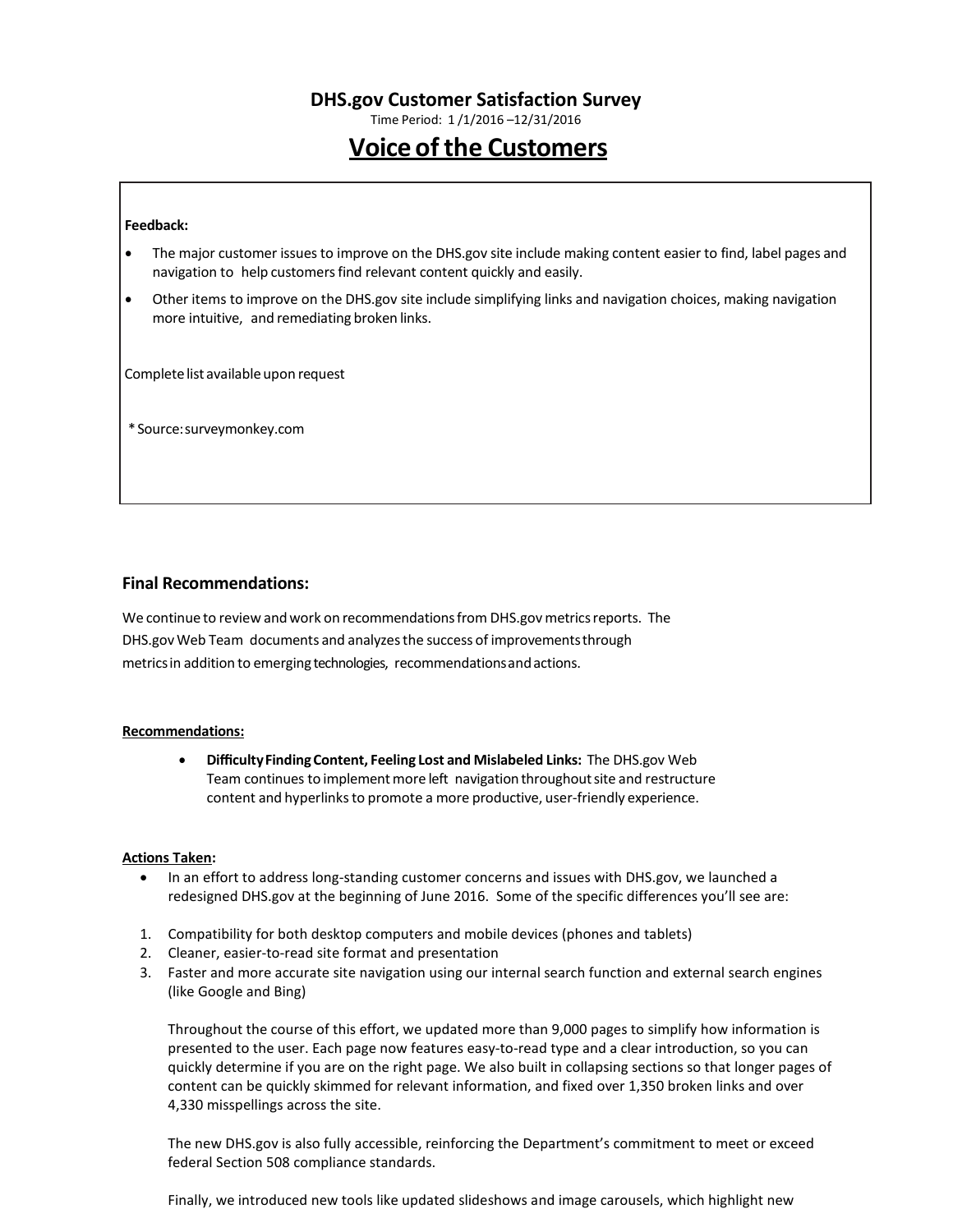Time Period: 1 /1/2016 –12/31/2016 information and announcements from the Department.

• **IncreaseVisibility**: We continue to update our Frequently Requested Pagesarea to our web site each month according to our web metrics analysis. We also continue to add both internal and external links to our rotational banners, blogs and multimedia to help our readers find content quickly and easily.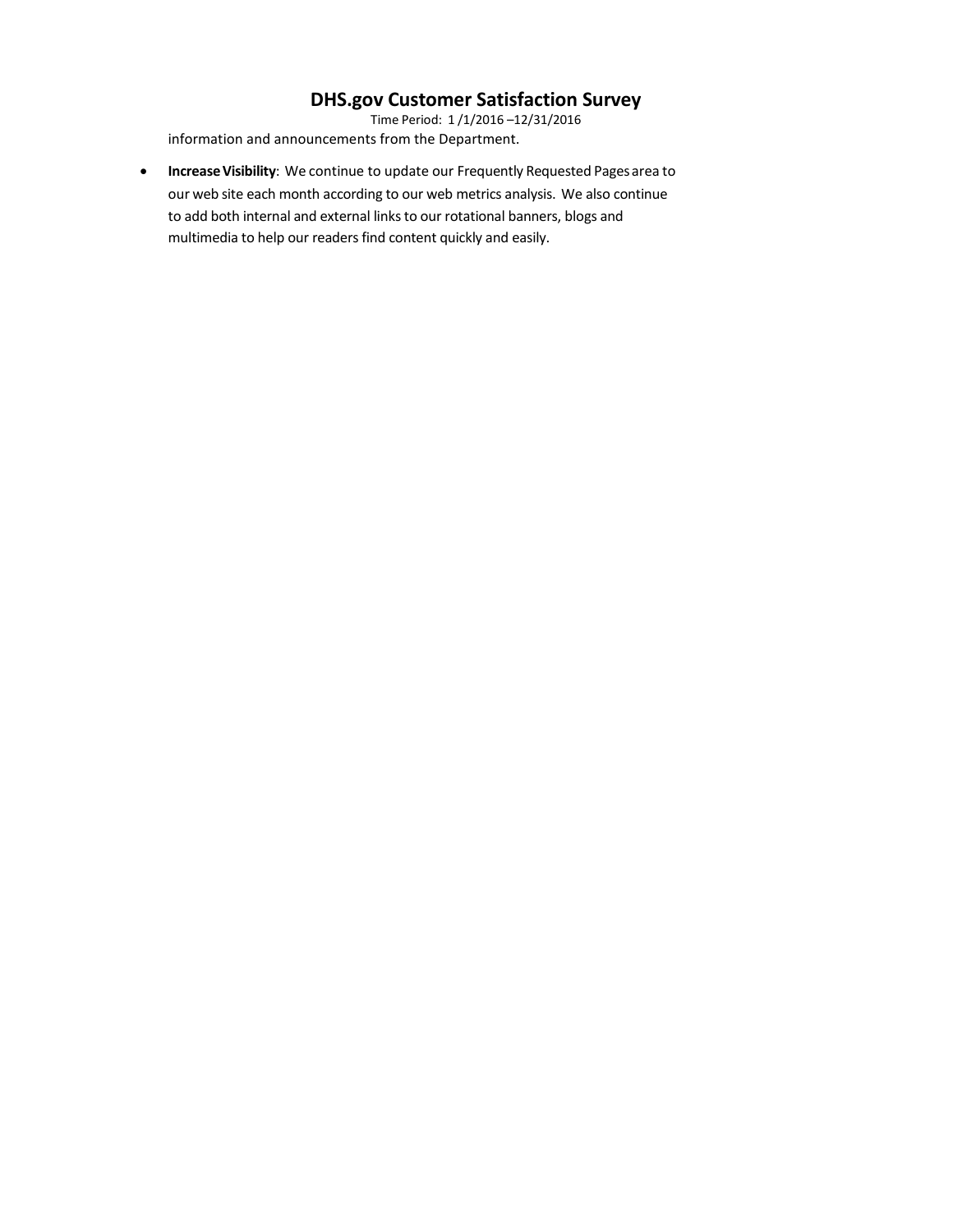Time Period: 1/1/2016 - 12/31/2016

### **Overall Customer Satisfaction Score 70.86**

| How would you rate your overall experience today?                         |                  |               | 65.90   |
|---------------------------------------------------------------------------|------------------|---------------|---------|
| <b>Answer Choices</b>                                                     | <b>Responses</b> | <b>Points</b> | Score   |
| • Outstanding                                                             | 4942             | 100           | 494200  |
| • Above Average                                                           | 6753             | 75            | 506475  |
| • Average                                                                 | 6132             | 50            | 306600  |
| • Below Average                                                           | 1316             | 25            | 32900   |
| • Poor                                                                    | 1195             | 0             | 0       |
| Total                                                                     | 20338            |               | 1340175 |
| Were you able to complete the purpose of your visit?                      |                  |               | 60.74   |
| <b>Answer Choices</b>                                                     | <b>Responses</b> | Points        | Score   |
| • Yes                                                                     | 12353            | 100           | 1235300 |
| • No                                                                      | 7985             | 0             | 0       |
| Total                                                                     | 20338            |               | 1235300 |
| Would you still return to this website if you could get this              |                  |               | 87.76   |
| information or service from another source?                               |                  |               |         |
| <b>Answer Choices</b>                                                     | <b>Responses</b> | <b>Points</b> | Score   |
| • Yes                                                                     | 17849            | 100           | 1784900 |
| $\cdot$ No                                                                | 2489             | 0             | 0       |
| Total                                                                     | 20338            |               | 1784900 |
| Will you recommend this website to a friend or colleague?                 |                  |               | 82.67   |
| <b>Answer Choices</b>                                                     | <b>Responses</b> | <b>Points</b> | Score   |
| • Yes                                                                     | 16814            | 100           | 1681400 |
| $\cdot$ No                                                                | 3524             | 0             | 0       |
| Total                                                                     | 20338            |               | 1681400 |
| Please describe your experience finding your way around                   |                  |               | 64.01   |
| (navigating) DHS.gov today.                                               |                  |               |         |
| NOTE: Excludes "Other" responses                                          |                  |               |         |
| <b>Answer Choices</b>                                                     | <b>Responses</b> | <b>Points</b> | Score   |
| · Encountered no difficulties                                             | 12096            | 100           | 1209600 |
| • Had technical difficulties (e.g. error messages, broken links)          | 692              | 0             | 0       |
| . Links did not take me where I expected                                  | 1376             | 0             | 0       |
| . Links / labels are difficult to understand, they are not intuitive      | 606              | 0             | 0       |
| . Navigated to general area but couldn't find the specific content needed | 3018             | 0             | 0       |
| . Too many links or navigational choices                                  | 549              | 0             | 0       |
| . Would often feel lost, not know where I was                             | 559              | 0             | 0       |
| Total                                                                     | 18896            |               | 1209600 |
| How was your experience using our site search?                            |                  |               | 55.90   |
| NOTE: Excludes "Did not use search" and "Other" responses                 |                  |               |         |
| <b>Answer Choices</b>                                                     | <b>Responses</b> | <b>Points</b> | Score   |
| . Encountered no difficulties                                             | 5515             | 100           | 551500  |
| . I was not sure what words to use in my search                           | 921              | 0             | 0       |
| · Results were not helpful                                                | 1518             | 0             | 0       |
| . Results were not relevant to my search terms or needs                   | 916              | 0             | 0       |
| • Results were too similar / redundant                                    | 275              | 0             | 0       |
| • Returned not enough or no results                                       | 534              | 0             | 0       |
| . Returned too many results                                               | 186              | 0             | 0       |

**Total 9865 551500**